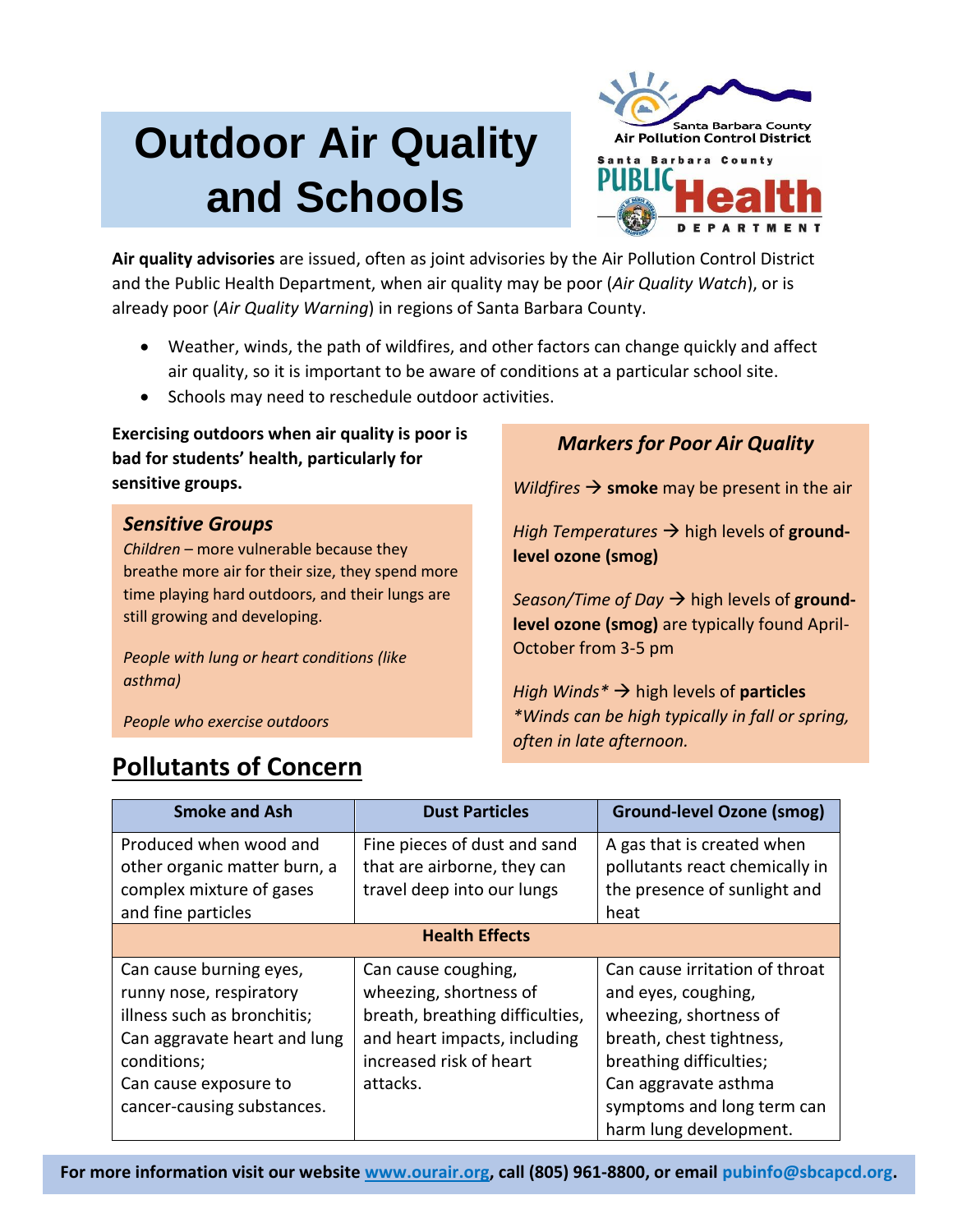| <b>Stations Monitoring Ozone and Particulates</b>                                                                                                                                                                                                    |                                                |                   | Air quality is<br>generally good in the |                                           |
|------------------------------------------------------------------------------------------------------------------------------------------------------------------------------------------------------------------------------------------------------|------------------------------------------------|-------------------|-----------------------------------------|-------------------------------------------|
| Location                                                                                                                                                                                                                                             | Ozone                                          | <b>PM10</b>       | <b>PM2.5</b>                            | region, consider<br>localized conditions. |
| Santa Barbara                                                                                                                                                                                                                                        | Unhealthy for Sensitive Groups (104) Good (26) |                   | Moderate (54)                           |                                           |
| Santa Maria                                                                                                                                                                                                                                          | Good (49)                                      | Good (28)         | Good (31)                               | <b>Unusually sensitive</b>                |
| Lompoc H St                                                                                                                                                                                                                                          | Moderate (54)                                  | Good (23)         | Good (40)                               | people should                             |
| Goleta                                                                                                                                                                                                                                               | Unhealthy for Sensitive Groups (106)           | $\vert$ Good (18) | Good (44)                               | consider reducing                         |
| El Capitan                                                                                                                                                                                                                                           | Unhealthy for Sensitive Groups (106)           | Good (22)         |                                         | prolonged or heavy<br>outdoor exertion.   |
| Las Flores Cyn                                                                                                                                                                                                                                       | Unhealthy for Sensitive Groups (127)           | Good (19)         |                                         |                                           |
| <b>VAFB</b>                                                                                                                                                                                                                                          | Moderate (87)                                  | Good (31)         |                                         | The following people                      |
| Carpinteria                                                                                                                                                                                                                                          | Unhealthy for Sensitive Groups (132).          |                   |                                         | should reduce<br>prolonged or heavy       |
| Lompoc HS and P                                                                                                                                                                                                                                      | Moderate (77)                                  |                   |                                         | outdoor exertion:                         |
| Nojoqui                                                                                                                                                                                                                                              | Moderate (90)                                  |                   |                                         | -people with lung                         |
| Paradise Rd                                                                                                                                                                                                                                          | Moderate (51)                                  |                   |                                         | disease, such as                          |
| Santa Ynez                                                                                                                                                                                                                                           | Moderate (61)                                  |                   |                                         | asthma<br>-Children and older             |
| The higher the number, the more air pollution we are breathing. An AQI of 100<br>corresponds to the federal health standard for that pollutant. The AQI numbers and<br>corresponding ratings are shown for the current hour, and are updated hourly. | adults<br>-People who are<br>active outdoors   |                   |                                         |                                           |

The air district's network shows results at [www.ourair.org/todays-air-quality/.](http://www.ourair.org/todays-air-quality/) Results are shown by the Air Quality Index (AQI) ratings and colors. See maps on pages three and four for locations of schools and monitoring stations.

### **You Should Know**

- The air district's network of air monitoring stations provides air quality data for regions, however, some areas are not covered, and conditions in localized areas are often not reflected in the regional data.
- Even if there is an air quality advisory, if air quality at a school site is not impacted, outdoor activities should continue.
- Even if there is not a regional air quality advisory, outdoor activities should not continue at a particular school site if air quality at the site is poor.

**Note: It is important to remember that outdoor activity is beneficial for students.** 

# **Helpful Links**

Air Pollution and Health: [www.ourair.org/apcd/air-pollutants-and-health/](http://www.ourair.org/apcd/air-pollutants-and-health/) Students and Teachers: [www.ourair.org/learning-about-air-pollution/](http://www.ourair.org/learning-about-air-pollution/) Smoke and Health: [www.ourair.org/sbc/about-smoke-and-health/](http://www.ourair.org/sbc/about-smoke-and-health/)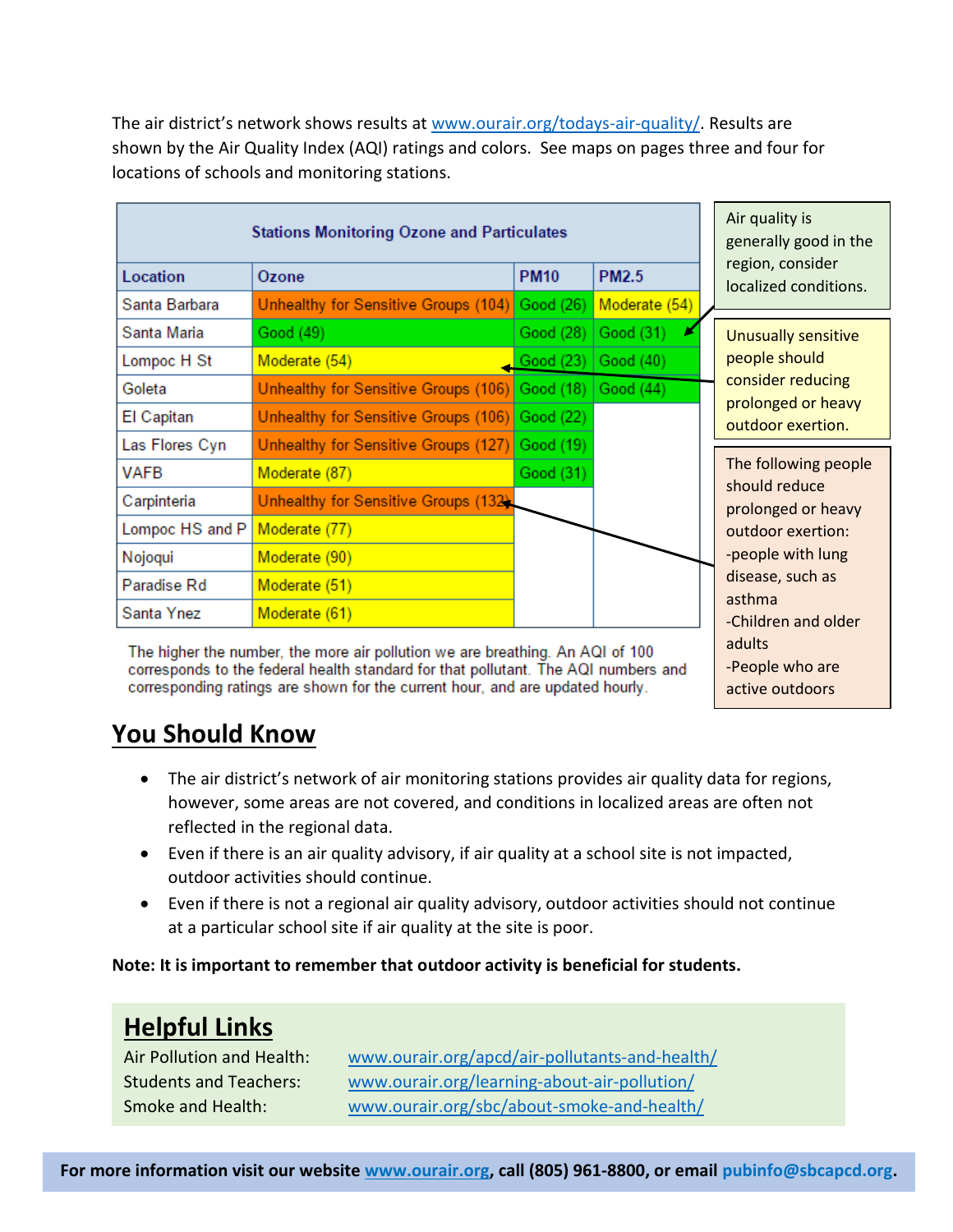

# **Santa Barbara County Schools and Air Monitoring Sites**